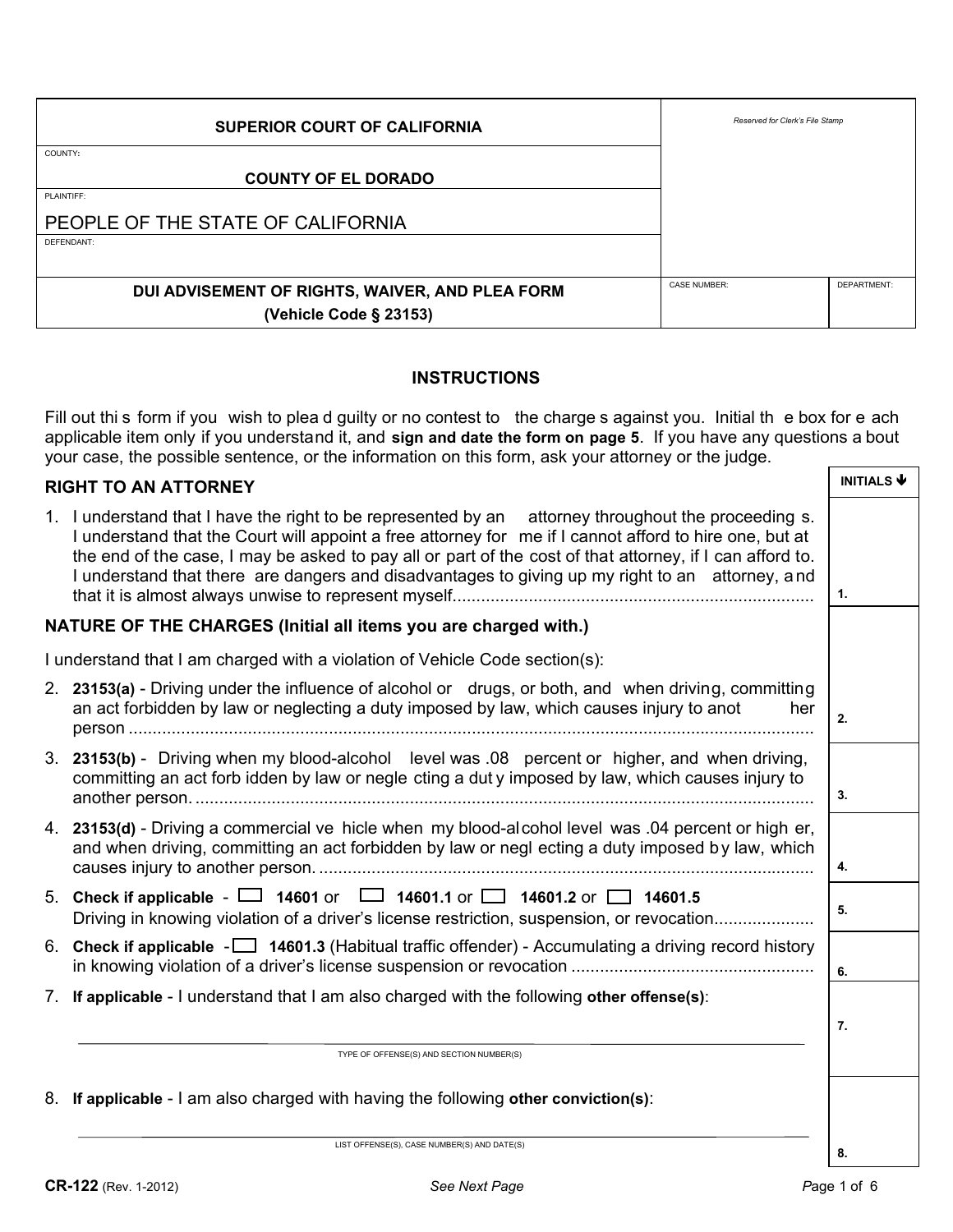| <b>NATURE OF THE CHARGES (Continued)</b>                                                                                                                                                                                                                                                                                                                                                                                          | <b>INITIALS <math>\blacklozenge</math></b> |
|-----------------------------------------------------------------------------------------------------------------------------------------------------------------------------------------------------------------------------------------------------------------------------------------------------------------------------------------------------------------------------------------------------------------------------------|--------------------------------------------|
| 9. If applicable $-1$ am also charged with violating the probation order(s) in the following case(s):                                                                                                                                                                                                                                                                                                                             |                                            |
|                                                                                                                                                                                                                                                                                                                                                                                                                                   | 9.                                         |
| CASE NUMBER(S) AND DATE(S)                                                                                                                                                                                                                                                                                                                                                                                                        |                                            |
| 10. I understand the charge(s) against me, and the possible pleas and defenses                                                                                                                                                                                                                                                                                                                                                    | 10.                                        |
| <b>CONSTITUTIONAL RIGHTS</b>                                                                                                                                                                                                                                                                                                                                                                                                      |                                            |
| 11. RIGHT TO A JURY T RIAL - I understand that I h ave the right to a speed y, public jury trial. At the<br>trial, I would be presumed innocent, and I could not be con victed unless 12 imparti al jurors were                                                                                                                                                                                                                   | 11.                                        |
| 12. RIGHT TO CONFRONT WITNESSES - I understand that I have the right to confront and cross-                                                                                                                                                                                                                                                                                                                                       | 12.                                        |
| 13. RIGHT AGAINST SELF-INCRIMINATION - I understand that I have the right to remain silent and not<br>incriminate myself, and the right to testify on my own behalf. I understand that by pleading quilty<br>or no contest, or admitting other conviction(s) or probation violation(s), I am incriminating myself                                                                                                                 | 13.                                        |
| 14. RIGHT TO PRODUCE EVIDENCE - I understand that I have the right to present evidence and to<br>have the Court issue subpoenas to bring into court all witnesses and evidence favorable to me, at                                                                                                                                                                                                                                | 14.                                        |
| RIGHTS ON CHARGES OF OTHER CONVICTION(S) AND PROBATION VIOLATION(S)                                                                                                                                                                                                                                                                                                                                                               |                                            |
| 15. I understan d that I have the right t o an attorn ey, the right to a jury t rial, the rig ht to confro nt<br>witnesses, the right against self-incrimination, and the right to produce evidence and witnesses for<br>all of the c harges against me, including other alleged conviction(s) or probation violation(s).<br>However, for a charge of violating probation, I do not have the right to a jury trial, although I do | 15.                                        |
| <b>WAIVER OF RIGHTS</b>                                                                                                                                                                                                                                                                                                                                                                                                           |                                            |
| Understanding all of the above, fo rall of the charges against me, including a<br>conviction(s) or probation violation(s):                                                                                                                                                                                                                                                                                                        | ny other alleged                           |
| 16. I give up my right to an attorney, and I choose to represent myself. (Does not apply if you have an attorney.)                                                                                                                                                                                                                                                                                                                | 16.                                        |
|                                                                                                                                                                                                                                                                                                                                                                                                                                   | 17.                                        |
|                                                                                                                                                                                                                                                                                                                                                                                                                                   | 18.                                        |
|                                                                                                                                                                                                                                                                                                                                                                                                                                   | 19.                                        |
|                                                                                                                                                                                                                                                                                                                                                                                                                                   | 20.                                        |
| <b>CONSEQUENCES OF PLEA OF GUILTY OR NO CONTEST</b>                                                                                                                                                                                                                                                                                                                                                                               |                                            |
| 21. I understand that if I am not a citizen, a plea of guilty or no contest (nolo contendere) could result<br>in my deportation, exclusion from admission to this country, or denial of naturalization                                                                                                                                                                                                                            | 21.                                        |
| 22. I understand that a plea of no contest will have the same effect in this case as a plea of guilty, and<br>used again st me in a civil lawsu it unless the offense is punishab le only as a<br>it can be                                                                                                                                                                                                                       | 22.                                        |
| 23. I understand that any plea entered in this case may be grounds for revoking probation or parole                                                                                                                                                                                                                                                                                                                               | 23.                                        |
| 24. I understand that in addition to the fine indicat ed on the penalty charts on pages 3 and 4,<br>Court will add assessments which will significantly increase the amount I must pay. I will also be<br>ordered to make restitution and to pay a restitution fine of \$120 to \$1,000 (or \$240 to \$10,000 if<br>the offense is a felony) unless the Court finds compelling and extraordinary reasons not to do so.            | the<br>24.                                 |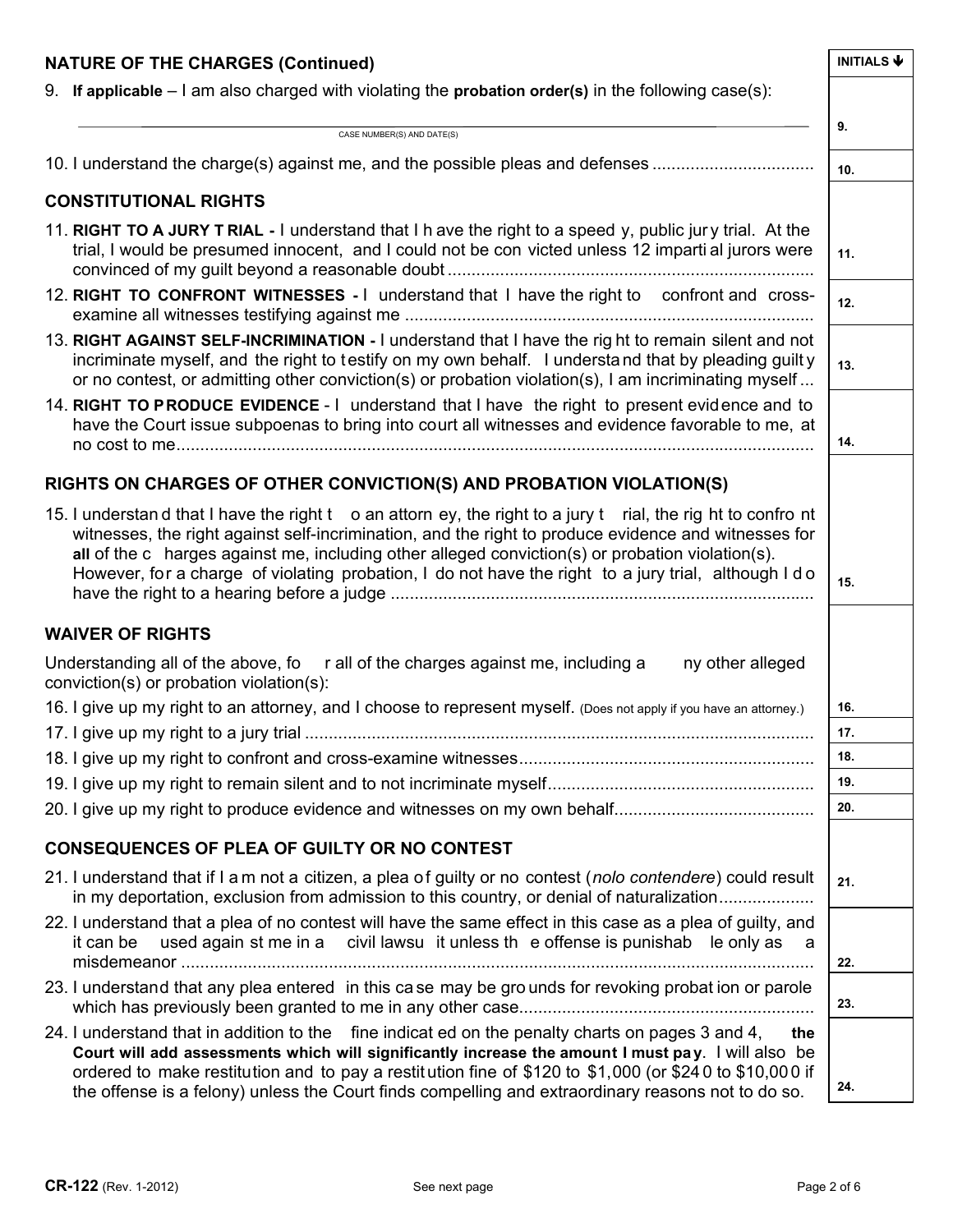| <b>CONSEQUENCES OF PLEA OF GUILTY OR NO CONTEST (Continued)</b>                                                                                                                                                                                                                                                                                                                                                           | <b>INITIALS <math>\blacklozenge</math></b> |
|---------------------------------------------------------------------------------------------------------------------------------------------------------------------------------------------------------------------------------------------------------------------------------------------------------------------------------------------------------------------------------------------------------------------------|--------------------------------------------|
| 25. I understan d that the Department of Motor Vehicles (D MV) may c onsider any of my oth er<br>convictions for DUI or reckless driving, even those that are not charged in this pr oceeding, and<br>may impose a more severe driver's license suspension or revocation as a result                                                                                                                                      | 25.                                        |
| 26. I understand that being under the i nfluence of alcohol or drugs, or both, impairs my ability to<br>safely operate a motor vehicle, and it is extr emely dangerous to human life to drive while under<br>the influence of alcohol or drugs, or both. If I continue to drive while under the influence of alcohol<br>or drugs, or both, and as a result of my driving, someone is killed, I can be charged with murder | 26.                                        |
| 27. I understand that if I am the registered owner of the vehicle used in the offense:                                                                                                                                                                                                                                                                                                                                    |                                            |
| A. The Court will impound my vehicle at my expense for up to 90 da ys, unless it is determine d                                                                                                                                                                                                                                                                                                                           | 27A.                                       |
| B. The Court may also require me to install an igni tion interlock device for up to three years.<br>Installation of this device, whic h prevents the vehicle from starting if I have alcohol in my body,                                                                                                                                                                                                                  | 27B.                                       |
| C. The Court may declare my vehicle to be a nuisance and order it sold following a hearing if I<br>have one or more other convictions for driving under the influence (DUI), vehicular manslaughter<br>(Penal Code § 191.5 or 192.5(a)), or any combination thereof, in the past 7 years                                                                                                                                  | 27C.                                       |
| D. If I am convicted of a second or subsequent violation of driving with a suspended or revoked<br>license (V.C. § 14601 <i>et seq.</i> ) or dr iving without a license (V.C. § 12500(a)), my vehicle will be                                                                                                                                                                                                             | 27D.                                       |

| SENTENCES FOR DRIVING UNDER THE INFLUENCE OF ALCOHOL AND/OR DRUGS (Section 23153)                                                              |                                                                                                                                                                                                                                                                                                                                            |                                                                                                                                                                                                                                                                                                                                                                                                       |
|------------------------------------------------------------------------------------------------------------------------------------------------|--------------------------------------------------------------------------------------------------------------------------------------------------------------------------------------------------------------------------------------------------------------------------------------------------------------------------------------------|-------------------------------------------------------------------------------------------------------------------------------------------------------------------------------------------------------------------------------------------------------------------------------------------------------------------------------------------------------------------------------------------------------|
| <b>Offense</b>                                                                                                                                 | <b>Minimum and Maximum Sentences when Probation</b><br>is Granted (3 to 5 Years Probation Term)                                                                                                                                                                                                                                            | <b>Minimum and Maximum</b><br><b>Sentences without Probation</b>                                                                                                                                                                                                                                                                                                                                      |
| <b>First offense</b><br>within 10 years<br>See Nos. 28-35.                                                                                     | 5 da ys to 1 year in c ounty jail, a \$390 to \$1,00 0 fine, and<br>completion of a 3-mo nth alcohol/drug program (or a 9-m onth<br>program if m y blood-alcohol content was .20 percent or m ore,<br>or if I r efused a c hemical test at arrest). The DMV will also<br>impose a 1-year driver's license suspension.                      | 16 months or 2 or 3 years in state prison (or 90<br>days to 1 year in co unty j ail), and $a $390$ to<br>\$1,000 fine. The DMV will also impose a 1-year<br>driver's license suspension.                                                                                                                                                                                                              |
| <b>Second offense</b><br>within 10 years<br>(other conviction of<br>section 23152, 23153, or<br>23103 under 23103.5)<br>See Nos. 28-35         | Either: (A) at least 120 days in county jail, and a \$390 to \$5,000<br>fine; or (B) 30 days to 1 year in county jail, a \$39 0 to \$1, 000<br>fine, an d com pletion of a n 18-mo nth alc ohol/drug pr ogram.<br>Note - Un der either option, the DMV will also impose a 3-year<br>driver's license revocation.                           | 16 months or 2 or 3 ye ars in state pr ison (or<br>120 days to 1 year in county jail), and a \$390 to<br>\$5,000 fine. The DMV will also impose a 3-year<br>driver's license revocation.                                                                                                                                                                                                              |
| Third or subsequent<br>offense within 10 years<br>(other convictions of<br>section 23152, 23153, or<br>23103 under 23103.5)<br>See Nos. 28-36. | 30 days to at I east 1 year in county jail, a \$390 to \$5,000 fine,<br>completion of an 18-m onth alc ohol/drug pr ogram,<br>and<br>restitution or r eparation to th e victim as requir ed by law.<br>The<br>DMV will also impose a 5-year driver's license revocation.<br>The<br>Court may impose a 10-year driver's license revocation. | 2, 3, or 4 years in state prison, and a $$1,015$ to<br>\$5,000 fine. T he DMV will impose a 5-year<br>driver's I icense revoc ation. T he Court<br>mav<br>impose a 10-year dr iver's license r evocation.<br>(An a dditional 3 years in state pr ison will be<br>ordered if I alre ady h ave 4 or more<br><b>DUI</b><br>convictions and the offense caused great bodily<br>injury to another person.) |

# **ADDITIONAL PENALTIES FOR A VIOLATION OF SECTION 23153**

| 28. I understand that if my alleged offense also caused bodily injury or death to more than 1 victim,<br>upon a felo ny convictio n, my sentence will b e enhanced by 1 year in state pr ison for ea ch                                                                                           | 28. |
|---------------------------------------------------------------------------------------------------------------------------------------------------------------------------------------------------------------------------------------------------------------------------------------------------|-----|
| 29. I understand that the DMV may suspend or r evoke my d river's license under a civil procedure<br>which is separate from this criminal action. I understand that the DMV's action, if any, will be in                                                                                          | 29. |
| 30. I understan d that the DMV will revoke my dri ver's licen se for 4 yea rs if I have a prior felo ny<br>conviction in the pa st 10 years of Vehicle Code $\S$ 23152, 23153, or Penal Cod e $\S$ 191.5(b),<br>192(c)(1), or any conviction within 10 years of Penal Code § 191.5(a) or 192.5(a) | 30. |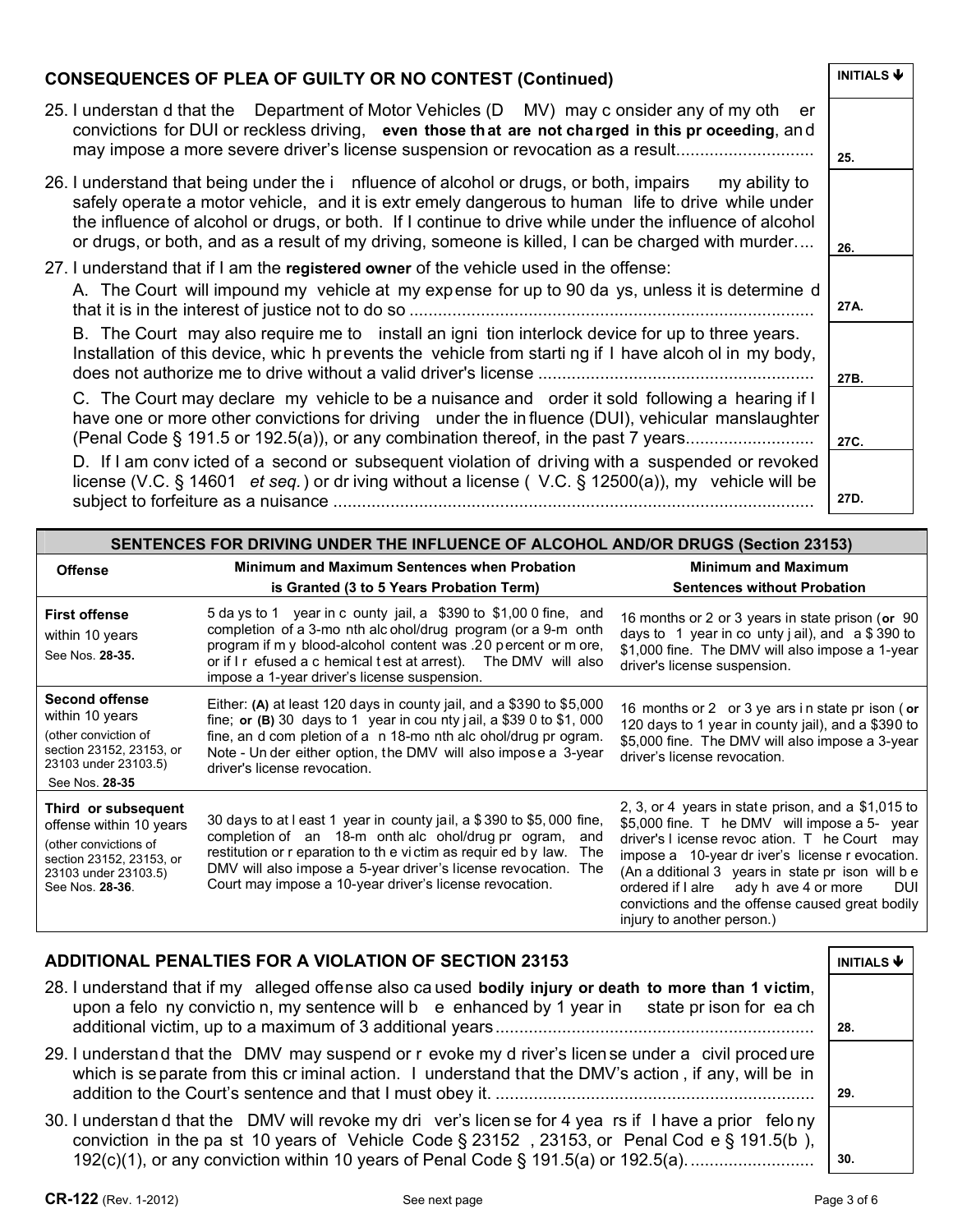### **ADDITIONAL PENALTIES FOR A VIOLATION OF SECTION 23153 (Continued) INITIALS ♦** 31. I understand that the DMV will prohibit me from operating a **commercial** vehicle for one year if I am convicted of a **first** DUI offense or willful refusal to sub mit to or complete a chemical test to determine my blood-al cohol level which occurred in **any** vehicle. The DMV will prohibit me from operating a commercia l vehicle ever again if I am convicted of a **second or su bsequent** DU I offense or willful refusal to submit to or complete a chemical test in any vehicle............................... **31.**  32. I understand that the DMV will notify me that I am required to inst all an ignition interlock device in all vehicles that I own or operate, and it will issue a restricted license if I comply ............................. **32.**  33. I understand that proof of my successful completion of an alcohol/drug program must be received at DMV headquarters in order for me to have my driving privilege re instated, **even if I am n ot ordered to attend such a program by the Court,** and that I must surrender my license to the Court ...  $\int_{33}$ 34. I understand that if I am placed on probation, it is unlawful to drive with a blood-alcohol level of .01 percent or higher and that my license will be suspended by the DMV for up to one year if I do so... <sup>34.</sup> 35. I understand that if my blood-alcohol level was .15 percent or above, o r if I refused to submit to a chemical test, the Court will consid er this in determining whether to enhance the p enalties, grant probation, or impose additional terms of probation ............................................................................ **35.**  36. **If applicable** - I underst and that if I am convicted of a **third or subsequent** DUI violation, I will be designated as an h abitual traffic of fender for 3 years after my conviction, and I will re ceive an enhanced sentence if I drive in violation of my license revocation..................................................... **36. SENTENCES FOR DRIVING IN VIOLATION OF A LICENSE SUSPENSION, REVOCATION, OR RESTRICTION Vehicle Code Section First Offense Second or Subsequent Offense:** I have on e or more prior convictions in the past 5 years of either sections 14601, 14601.1, 14601.2, or 14601.5**.**

| 5 days to 6 months in jail, and a fine of \$300 to \$1,000.<br>Up to 6 months in jail, or a fine of \$300 to \$1,000, or both.<br>10 days to 6 months in jail, and a fine of \$300 to \$1,000.<br>10 days in jail required if probation is imposed. | 10 days to 1 year in jail, and a fine of \$500 to \$2,000.<br>10 days in jail required if probation is imposed.<br>5 days to 1 year in jail, and a fine of \$500 to \$2,000.<br>30 days to 1 year in jail, and a fine of \$500 to \$2,000. |
|-----------------------------------------------------------------------------------------------------------------------------------------------------------------------------------------------------------------------------------------------------|--------------------------------------------------------------------------------------------------------------------------------------------------------------------------------------------------------------------------------------------|
|                                                                                                                                                                                                                                                     |                                                                                                                                                                                                                                            |
|                                                                                                                                                                                                                                                     |                                                                                                                                                                                                                                            |
|                                                                                                                                                                                                                                                     |                                                                                                                                                                                                                                            |
|                                                                                                                                                                                                                                                     |                                                                                                                                                                                                                                            |
|                                                                                                                                                                                                                                                     | 30 days in jail required if probation is imposed.                                                                                                                                                                                          |
| If I have been designated as an habitual traffic offender within 3 years of this conviction, in addition to the<br>penalties above. I will also be sentenced to serve 180 days in jail and to pay a \$2,000 fine.                                   |                                                                                                                                                                                                                                            |
| Up to 6 months in jail, or a fine of \$300 to \$1,000, or both.                                                                                                                                                                                     | 10 days to 1 year in jail, and a fine of \$500 to \$2,000.                                                                                                                                                                                 |
|                                                                                                                                                                                                                                                     | Note - Section 14601.3 also constitutes a prior conviction<br>for this offense.                                                                                                                                                            |
|                                                                                                                                                                                                                                                     |                                                                                                                                                                                                                                            |

| <b>Vehicle Code</b><br><b>Section</b> | <b>First Offense</b>                    | <b>Second or Subsequent Offense:</b><br>Prior conviction(s) in past 7 years of section 14601.3. |
|---------------------------------------|-----------------------------------------|-------------------------------------------------------------------------------------------------|
| 14601.3                               | 30 days in jail, and a fine of \$1,000. | 180 days in jail, and a fine of \$2,000.                                                        |

## **ADDITIONAL PENALTY FOR A VIOLATION OF SECTION 14601, 14601.1, 14601.2 and 14601.5 | INITIALS ♦**

37. **If applicable** - I understand that if I am convicted of a violation of Vehicle Code § 14601.2, or if the original charge was for a violation of that se ction but I am pleading to section 14601, 14601.1 or 14601.5, the Court will order me to install an i gnition interlock device ( IID) on any vehicle that I own or operate for up to three years. Installation of this device, which prevents th e vehicle from starting if I have alcohol in my body, does not authorize me to drive without a valid driver's license. <sup>37</sup>.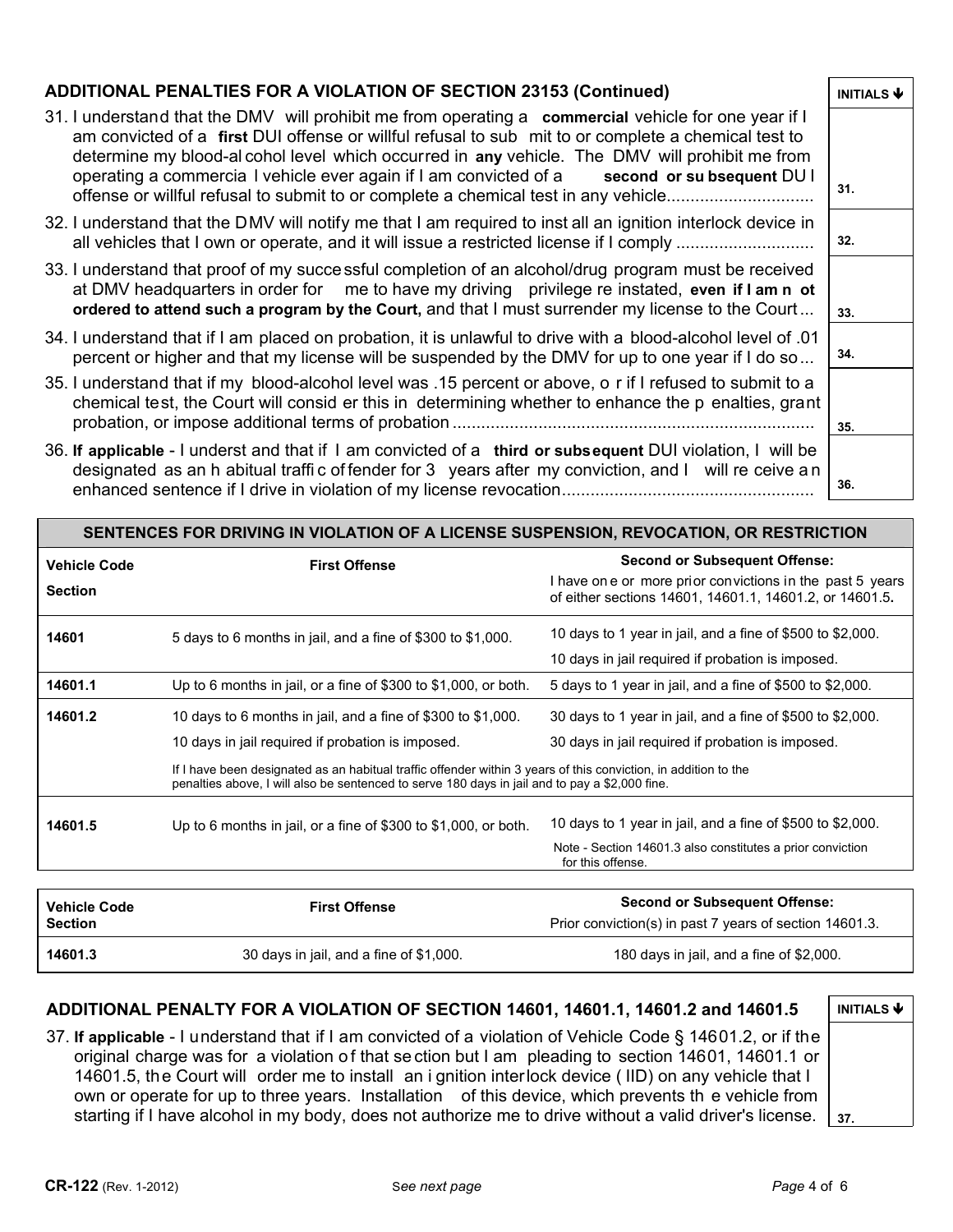| not listed on the penalty charts on pages 3 and 4, include the following:                               |             |                             | 39. If applicable - I understand that the possible consequences for the offense(s) charged, which are                                                                                                |                   |     |
|---------------------------------------------------------------------------------------------------------|-------------|-----------------------------|------------------------------------------------------------------------------------------------------------------------------------------------------------------------------------------------------|-------------------|-----|
| <b>SECTION NUMBER</b>                                                                                   | JAIL - MIN. | MAX.                        | FINE - MIN.                                                                                                                                                                                          | MAX.              |     |
| OTHER CONSEQUENCES :                                                                                    |             |                             | <u> 1989 - John Stein, september 1989 - John Stein, september 1989 - John Stein, september 1989 - John Stein, sep</u>                                                                                |                   |     |
| <b>SECTION NUMBER</b><br>OTHER CONSEQUENCES :                                                           | JAIL - MIN. | MAX.                        | FINE - MIN.                                                                                                                                                                                          | MAX.              |     |
|                                                                                                         | JAIL - MIN. |                             |                                                                                                                                                                                                      |                   |     |
| <b>SECTION NUMBER</b><br>OTHER CONSEQUENCES :                                                           |             | MAX.                        | FINE - MIN.                                                                                                                                                                                          | MAX.              |     |
| <b>SECTION NUMBER</b>                                                                                   | JAIL - MIN. | MAX.                        | FINE - MIN.                                                                                                                                                                                          | MAX.              | 39. |
| OTHER CONSEQUENCES :                                                                                    |             |                             |                                                                                                                                                                                                      |                   |     |
| PLEA(S)<br>40. I hereby freely and voluntarily plead                                                    |             | <b>GUILTY OR NO CONTEST</b> |                                                                                                                                                                                                      | to the following: |     |
|                                                                                                         |             | LIST CHARGE(S)              |                                                                                                                                                                                                      |                   | 40. |
|                                                                                                         |             |                             |                                                                                                                                                                                                      |                   |     |
|                                                                                                         |             |                             | I understand that this admission will increase the penalties which are imposed on me                                                                                                                 |                   | 41. |
|                                                                                                         |             |                             | 42. If applicable - I freely an d voluntarily admit the p robation violation(s) that I listed on t his form and<br>give up my right to a hearing before a judge regarding the probation violation(s) |                   | 42. |
|                                                                                                         |             |                             | 43. I understand that I have the right to a delay of from 6 hours to 5 days prior to bein g sentenced for<br>a misdemeanor, and the right to a delay of up to 20 days for a felony. I give up t      | his right an d    | 43. |
| 41. If applicable - I freely and voluntarily admit the other co nviction(s) that I listed on this form. |             |                             | 44. If applicable - I understand that I have the right to enter my plea before, and to be sentenced by, a<br>judge. I give up this right and agree to enter my plea before, and to be sentenced by:  |                   |     |

\*\* **DEFENDANT'S SIGNATURE: DATE:**